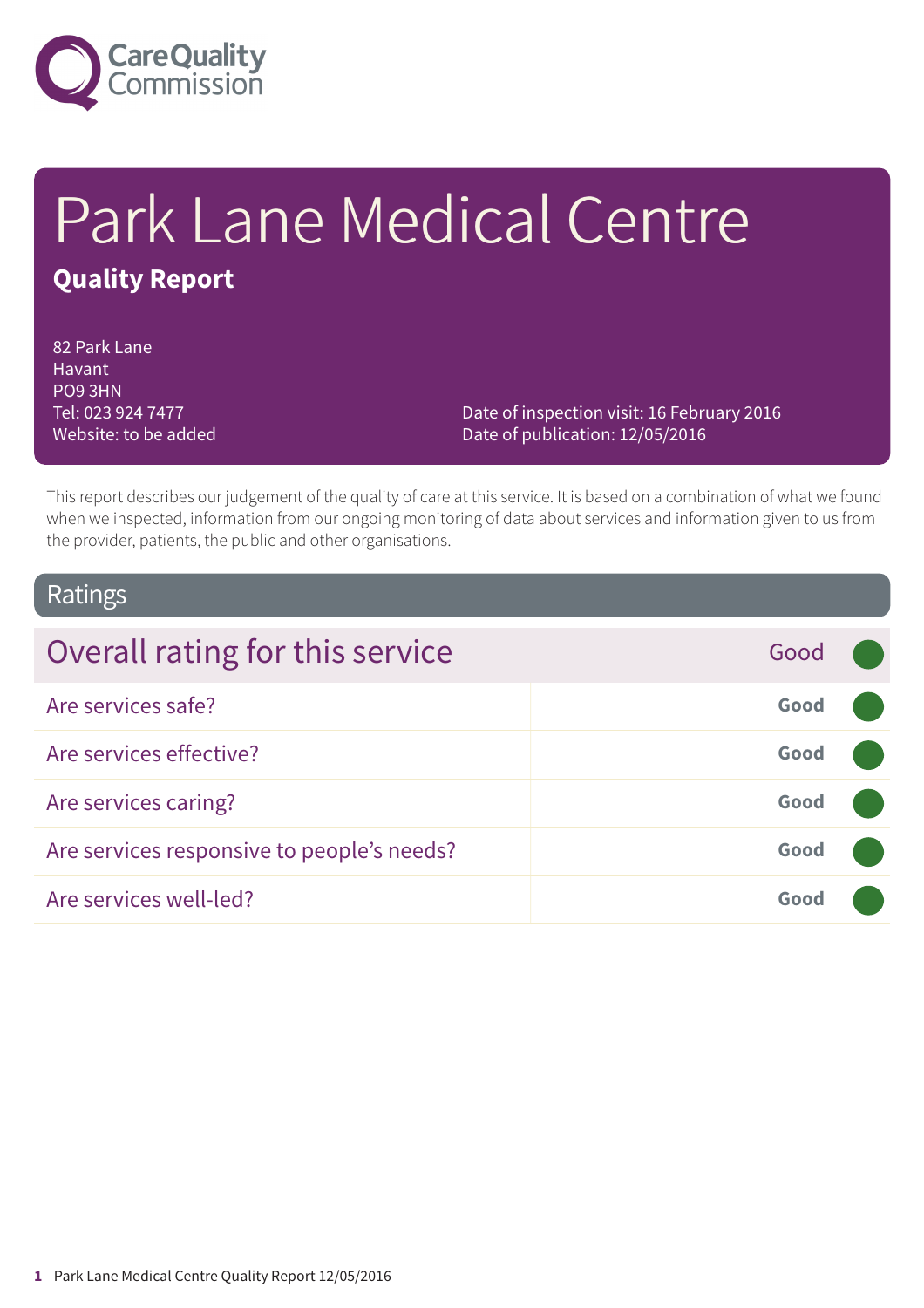### **Contents**

| Summary of this inspection                  | Page           |  |
|---------------------------------------------|----------------|--|
| Overall summary                             | $\overline{2}$ |  |
| The five questions we ask and what we found | 3              |  |
| The six population groups and what we found | 5              |  |
| What people who use the service say         | 8              |  |
| Detailed findings from this inspection      |                |  |
| Our inspection team                         | 9              |  |
| Background to Park Lane Medical Centre      | 9              |  |
| Why we carried out this inspection          | 9              |  |
| How we carried out this inspection          | 9              |  |
| Detailed findings                           | 11             |  |

### Overall summary

#### **Letter from the Chief Inspector of General Practice**

We carried out an announced comprehensive inspection at Park Lane Medical Centre on 16 February 2016. Overall the practice is rated as good.

Our key findings across all the areas we inspected were as follows:

- There was an open and transparent approach to safety and an effective system in place for reporting and recording significant events.
- Risks to patients were assessed and well managed.
- Staff assessed patients' needs and delivered care in line with current evidence based guidance. Staff had the skills, knowledge and experience to deliver effective care and treatment.
- Patients said they were treated with compassion, dignity and respect and they were involved in their care and decisions about their treatment.
- Information about services and how to complain was available and easy to understand.
- Patients said they found it easy to make an appointment with a named GP and that there was continuity of care, with urgent appointments available the same day.
- The practice had good facilities and was well equipped to treat patients and meet their needs.
- There was a clear leadership structure and staff felt supported by management. The practice proactively sought feedback from staff and patients, which it acted on.
- The provider was aware of and complied with the requirements of the Duty of Candour.

#### **Professor Steve Field** CBE FRCP FFPH FRCGP

Chief Inspector of General Practice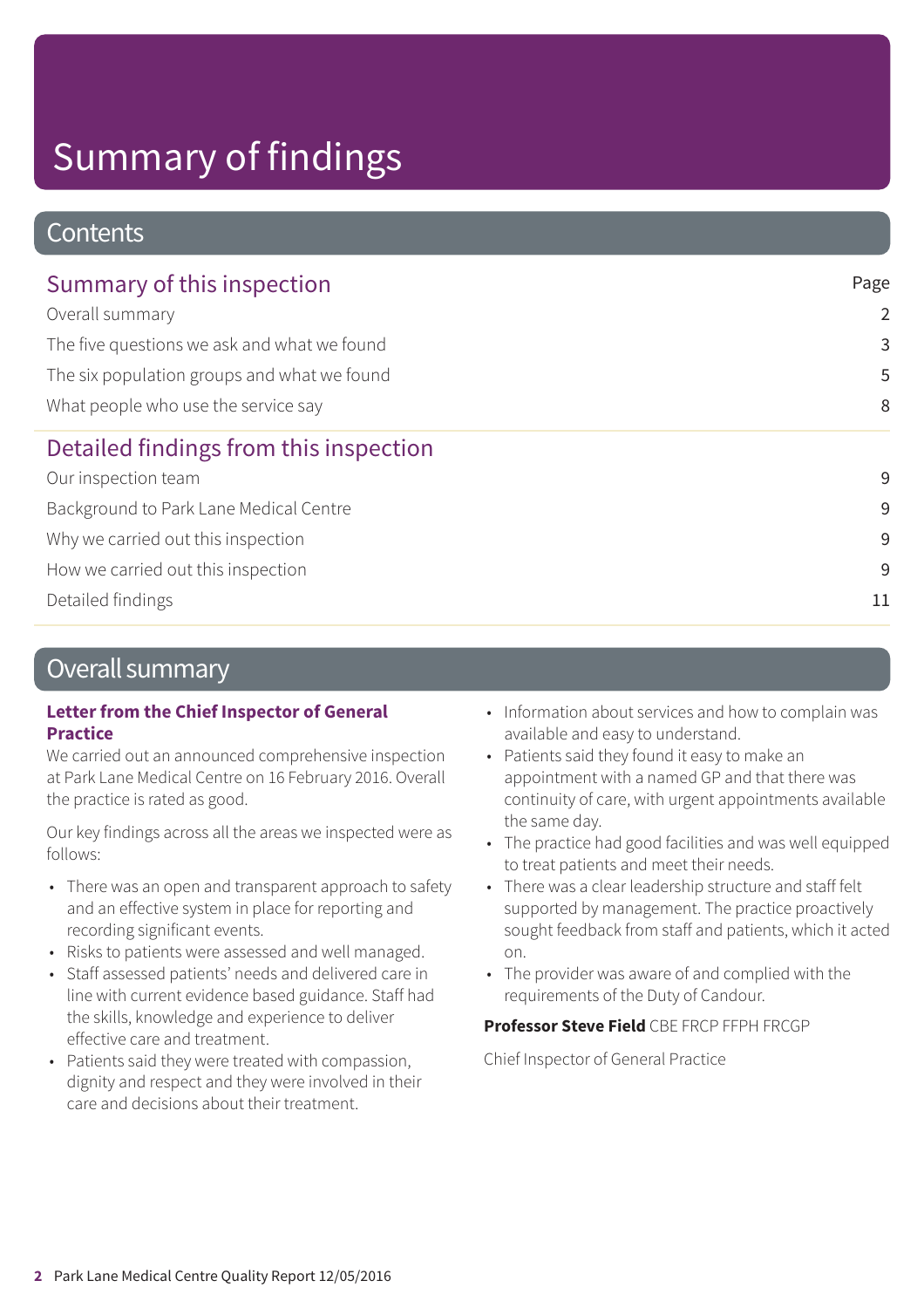### The five questions we ask and what we found

We always ask the following five questions of services.

#### **Are services safe?**

The practice is rated as good for providing safe services.

- There was an effective system in place for reporting and recording significant events.
- Lessons were shared to make sure action was taken to improve safety in the practice.
- When there were unintended or unexpected safety incidents, patients received reasonable support, truthful information, a verbal and written apology. They were told about any actions to improve processes to prevent the same thing happening again.
- The practice had clearly defined and embedded systems, processes and practices in place to keep patients safe and safeguarded from abuse.
- Risks to patients were assessed and well managed.

#### **Are services effective?**

The practice is rated as good for providing effective services.

- Data from the Quality and Outcomes Framework showed patient outcomes were at or above average for the locality and compared to the national average.
- Staff assessed needs and delivered care in line with current evidence based guidance.
- Clinical audits demonstrated quality improvement.
- Staff had the skills, knowledge and experience to deliver effective care and treatment.
- There was evidence of appraisals and personal development plans for all staff.
- Staff worked with multidisciplinary teams to understand and meet the range and complexity of patients' needs.

#### **Are services caring?**

The practice is rated as good for providing caring services.

- Data from the National GP Patient Survey showed patients rated the practice higher than others for several aspects of care.
- Patients said they were treated with compassion, dignity and respect and they were involved in decisions about their care and treatment.
- Information for patients about the services available was easy to understand and accessible.
- We saw staff treated patients with kindness and respect, and maintained patient and information confidentiality.

**Good –––**

**Good –––**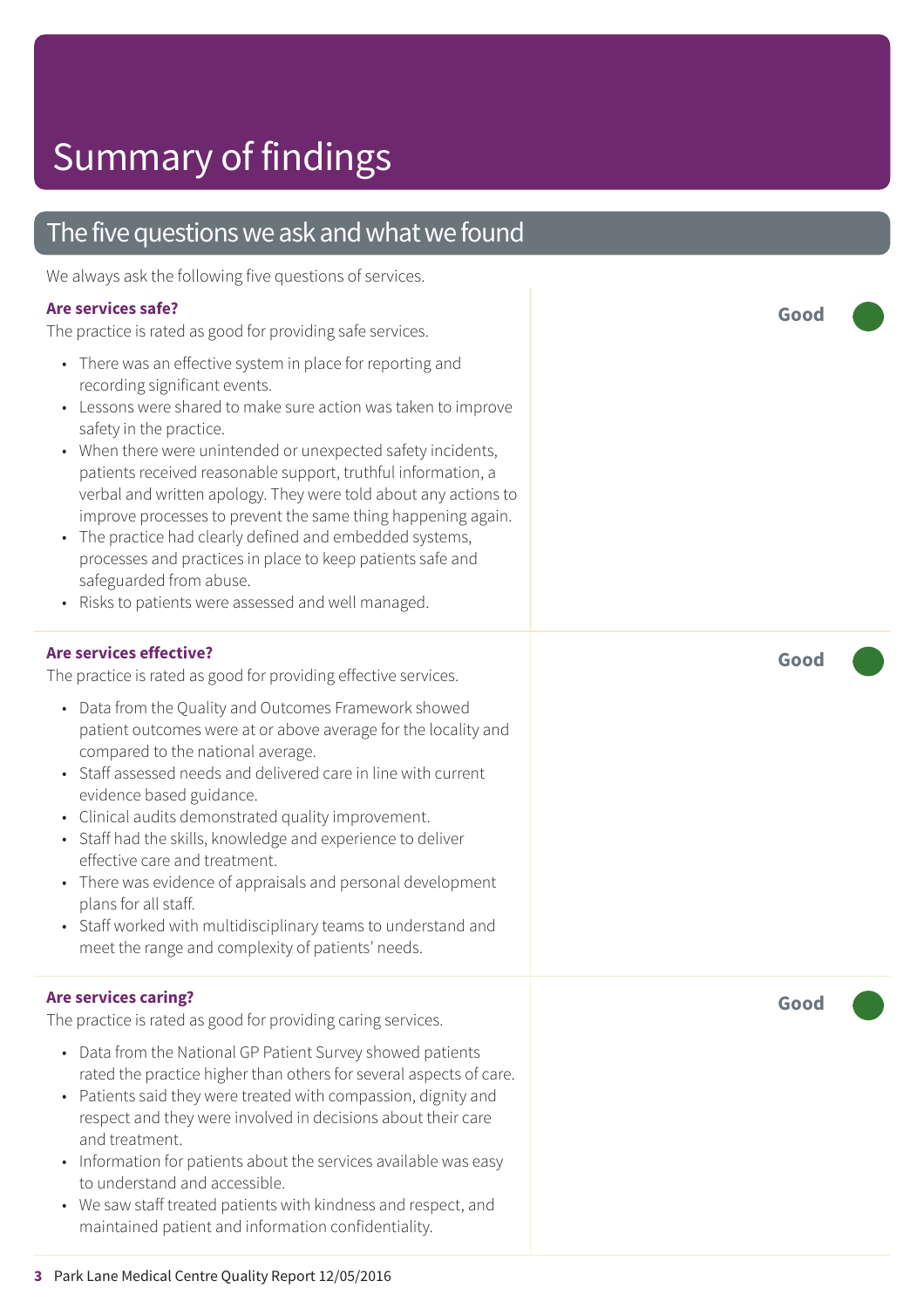#### **Are services responsive to people's needs?**

The practice is rated as good for providing responsive services.

- Practice staff reviewed the needs of its local population and engaged with the NHS England Area Team and Clinical Commissioning Group to secure improvements to services where these were identified. For example, longer appointments during the extended hours sessions held on Saturdays.
- Patients said they found it easy to make an appointment with a named GP and there was continuity of care, with urgent appointments available the same day.
- The practice had good facilities and was well equipped to treat patients and meet their needs.
- Information about how to complain was available and easy to understand and evidence showed the practice responded quickly to issues raised. Learning from complaints was shared with staff and other stakeholders.

#### **Are services well-led?**

The practice is rated as good for being well-led.

- The practice had a clear vision and strategy to deliver high quality care and promote good outcomes for patients. Staff were clear about the vision and their responsibilities in relation to this.
- There was a clear leadership structure and staff felt supported by management. The practice had a number of policies and procedures to govern activity and held regular governance meetings.
- There was an overarching governance framework which supported the delivery of the strategy and good quality care. This included arrangements to monitor and improve quality and identify risk.
- The provider was aware of and complied with the requirements of the Duty of Candour. The partners encouraged a culture of openness and honesty. The practice had systems in place for knowing about notifiable safety incidents and ensured this information was shared with staff to ensure appropriate action was taken.
- The practice proactively sought feedback from staff and patients, which it acted on. The patient participation group was active.
- There was a strong focus on continuous learning and improvement at all levels.

**Good –––**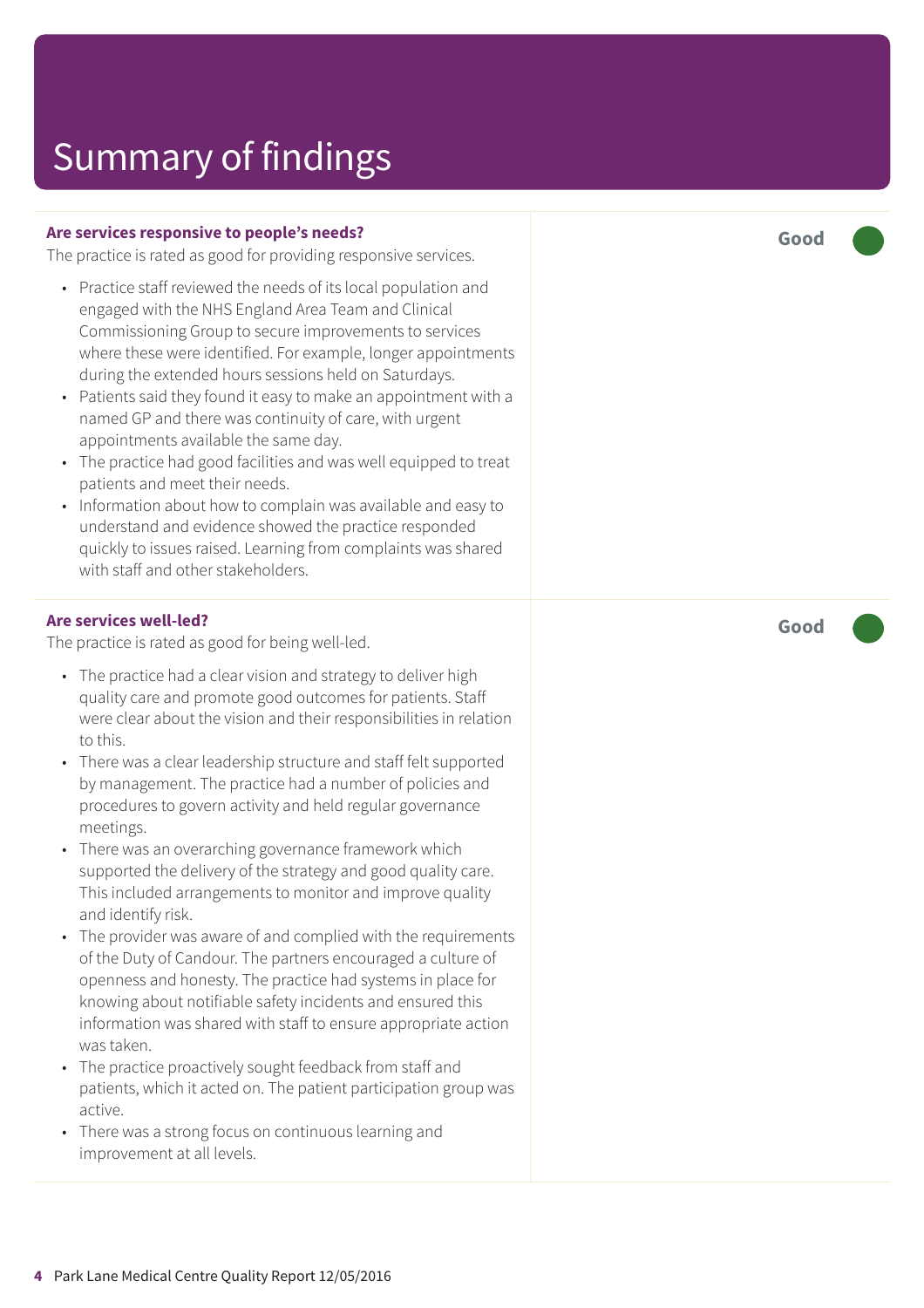### The six population groups and what we found

We always inspect the quality of care for these six population groups.

#### **Older people**

The practice is rated as good for the care of older people.

- The practice offered proactive, personalised care to meet the needs of the older patients in its population.
- The practice was responsive to the needs of older patients, and offered home visits and urgent appointments for those with enhanced needs. When needed, joint home visits from a practice nurse and a GP were carried out.
- The practice talked daily with the community team about patients who were receiving support.
- Each GP had a personal list of older people, which promoted continuity of care.

#### **People with long term conditions**

The practice is rated as good for the care of people with long-term conditions.

- Nursing staff had lead roles in chronic disease management and patients at risk of hospital admission were identified as a priority. Systems were in place to recall patients for their health reviews.
- Indicators for diabetes were comparable to or better than the national averages. For example, there were 95% of patients on the practice register with a record of foot examination compared with the national average of 89%.
- Longer appointments and home visits were available when needed.
- All these patients had a named GP and a structured annual review to check their health and medicines needs were being met. For those patients with the most complex needs, the named GP worked with relevant health and care professionals to deliver a multidisciplinary package of care.

#### **Families, children and young people**

The practice is rated as good for the care of families, children and young people.

• There were systems in place to identify and follow up children living in disadvantaged circumstances and who were at risk, for example, children and young people who had a high number of accident and emergency attendances. Immunisation rates were relatively high for all standard childhood immunisations.

**Good –––**

**Good –––**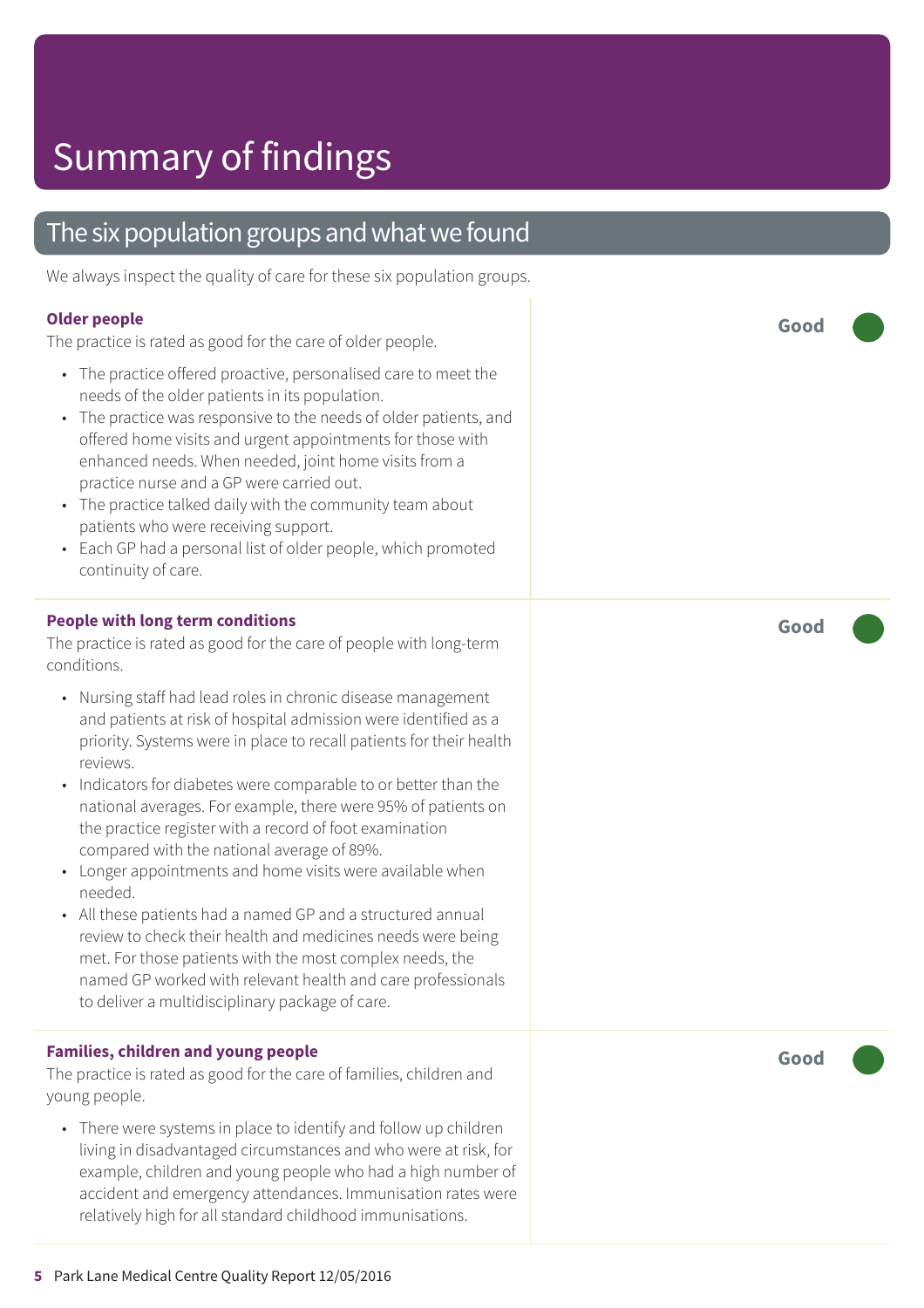| A total of 78% of patients with asthma on the register had had<br>٠<br>an asthma review, compared with the national average of 75%.<br>Patients told us that children and young people were treated in<br>٠<br>an age-appropriate way and were recognised as individuals,<br>and we saw evidence to confirm this.<br>The practice's uptake for cervical screening was 80% compared<br>$\bullet$<br>which was comparable to the national average of 82%.<br>Appointments were available outside of school hours and the<br>$\bullet$<br>premises were suitable for children and babies.<br>We saw positive examples of joint working with midwives,<br>$\bullet$<br>health visitors and school nurses.<br>Families were registered with the same GP.<br>$\bullet$                                 |  |
|--------------------------------------------------------------------------------------------------------------------------------------------------------------------------------------------------------------------------------------------------------------------------------------------------------------------------------------------------------------------------------------------------------------------------------------------------------------------------------------------------------------------------------------------------------------------------------------------------------------------------------------------------------------------------------------------------------------------------------------------------------------------------------------------------|--|
| Working age people (including those recently retired and<br>students)<br>The practice is rated as good for the care of working-age people<br>(including those recently retired and students).                                                                                                                                                                                                                                                                                                                                                                                                                                                                                                                                                                                                    |  |
| • The needs of the working age population, those recently retired<br>and students had been identified and the practice had adjusted<br>the services it offered to ensure these were accessible, flexible<br>and offered continuity of care.<br>The practice was proactive in offering online services as well as<br>$\bullet$<br>a full range of health promotion and screening that reflects the<br>needs for this age group.                                                                                                                                                                                                                                                                                                                                                                   |  |
| People whose circumstances may make them vulnerable<br>The practice is rated as good for the care of people whose<br>circumstances may make them vulnerable.                                                                                                                                                                                                                                                                                                                                                                                                                                                                                                                                                                                                                                     |  |
| The practice held a register of patients living in vulnerable<br>$\bullet$<br>circumstances including and those with a learning disability.<br>The practice offered longer appointments for patients with a<br>learning disability.<br>The practice regularly worked with multi-disciplinary teams in<br>$\bullet$<br>the case management of vulnerable patients.<br>The practice informed vulnerable patients about how to access<br>٠<br>various support groups and voluntary organisations.<br>Staff knew how to recognise signs of abuse in vulnerable adults<br>٠<br>and children. Staff were aware of their responsibilities regarding<br>information sharing, documentation of safeguarding concerns<br>and how to contact relevant agencies in normal working hours<br>and out of hours. |  |

**Good –––**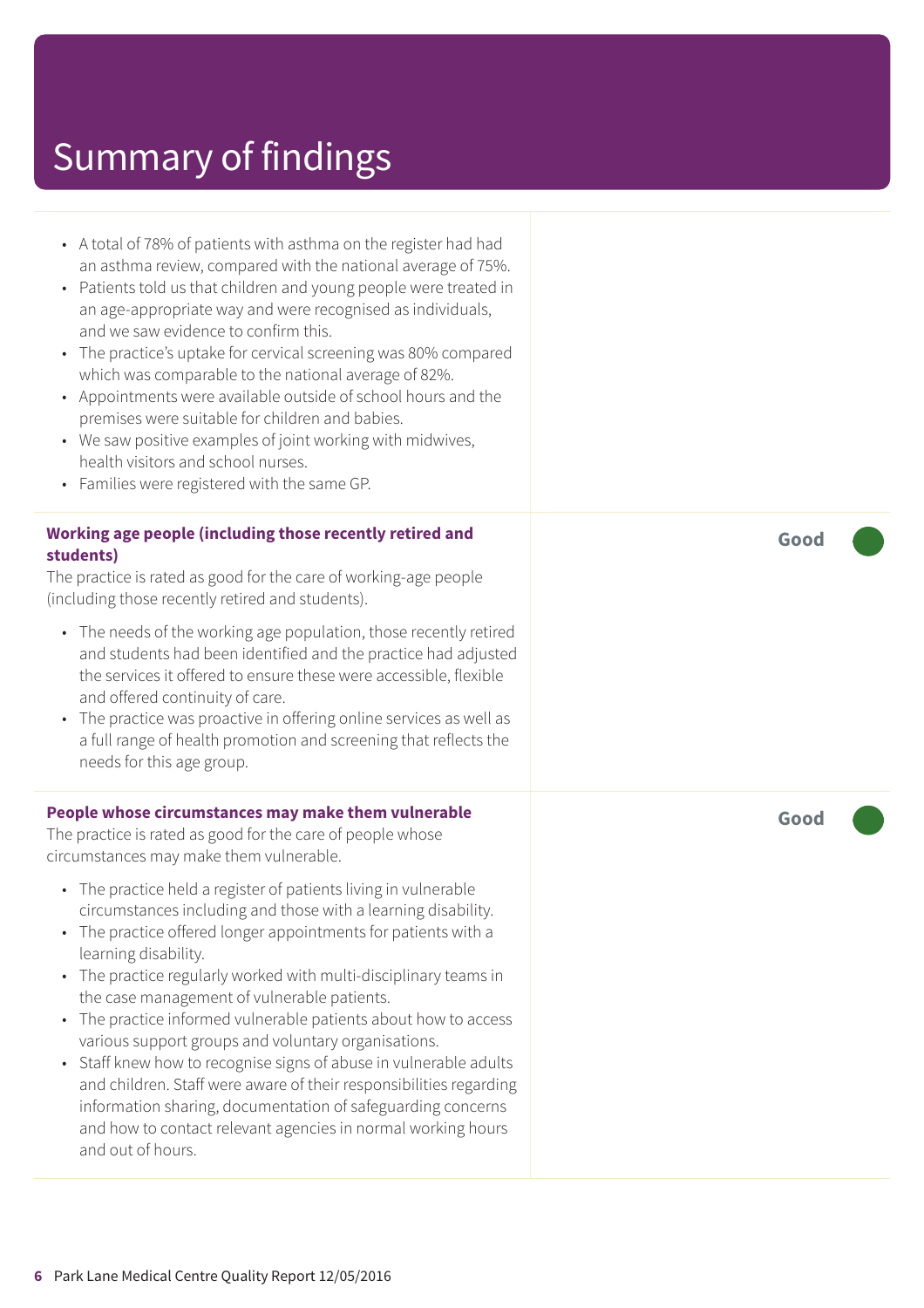#### **People experiencing poor mental health (including people with dementia)**

The practice is rated as good for the care of people experiencing poor mental health (including people with dementia).

- A total of 90% of patients diagnosed with dementia had had their care reviewed in a face to face meeting in the last 12 months, which is above the comparable to the national average.
- Indicators for treatment of patients with a diagnosed mental condition showed that the practice was comparable to the national averages. For example, 90% of patients with schizophrenia, bipolar affective disorder and other psychoses who had a comprehensive agreed plan, compared with the national average of 88%.
- The practice regularly worked with multi-disciplinary teams in the case management of patients experiencing poor mental health, including those with dementia.
- The practice carried out advance care planning for patients with dementia.
- The practice had told patients experiencing poor mental health about how to access various support groups and voluntary organisations.
- The practice had a system in place to follow up patients who had attended accident and emergency where they may have been experiencing poor mental health.
- Staff had a good understanding of how to support patients with mental health needs and dementia.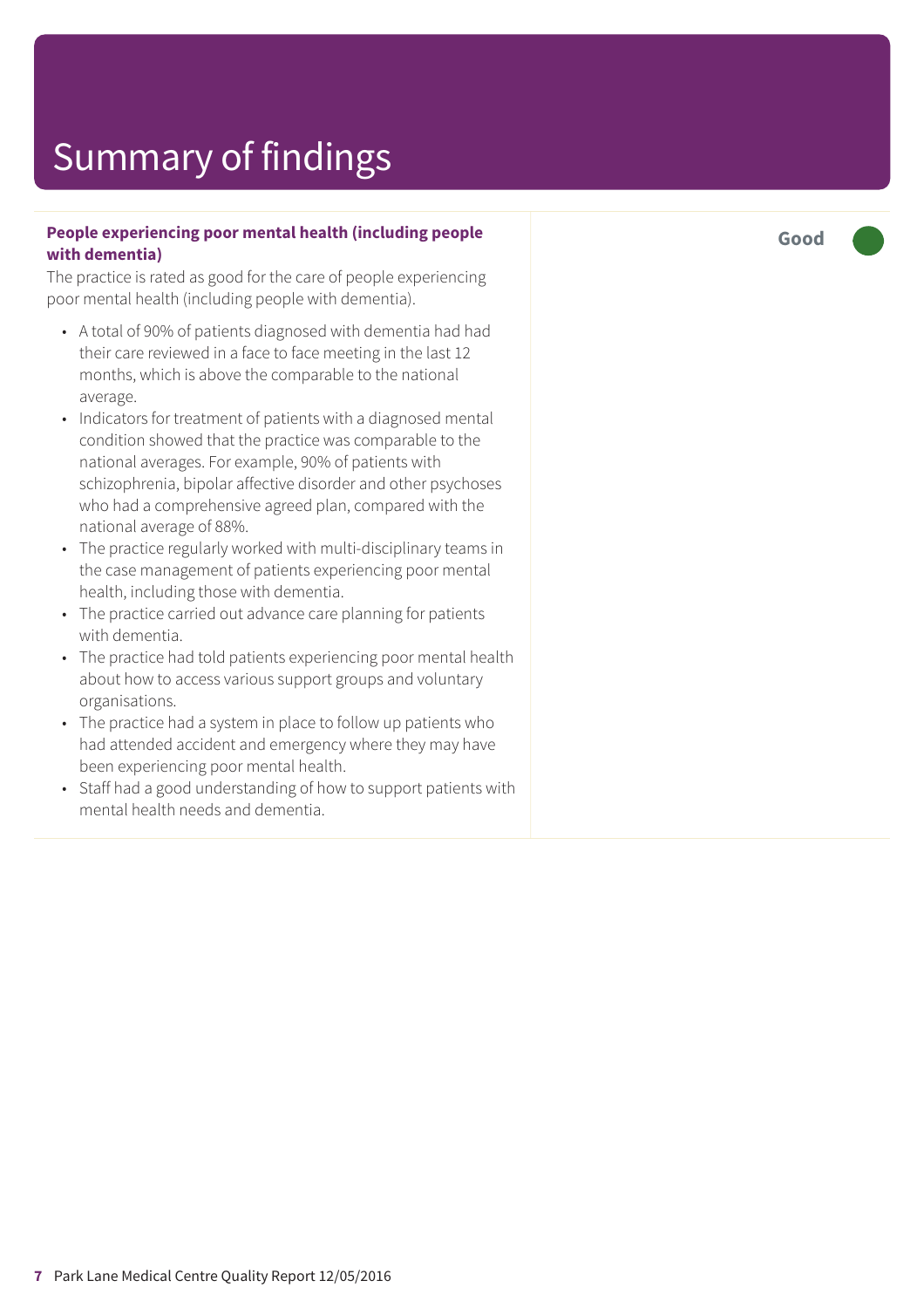### What people who use the service say

The national GP patient survey results published in January 2016. The results showed the practice was performing in line with local and national averages. A total of 310 survey forms were distributed and 107 were returned. This represented 1% of the practice's patient list.

- 84% found it easy to get through to this practice by phone compared to a CCG average of 82% and a national average of 73%.
- 93% were able to get an appointment to see or speak to someone the last time they tried compared to a CCG average of 90% and a national average of 85%.
- 86% described the overall experience of their GP practice as fairly good or very good compared to a CCG average of 88% and a national average of 85%.

• 78% said they would definitely or probably recommend their GP practice to someone who has just moved to the local area compared to a CCG average of 83% and a national average of 78%.

As part of our inspection we also asked for CQC comment cards to be completed by patients prior to our inspection. We received 50 comment cards which were all positive about the standard of care received. Comments included that staff were understanding, caring and helpful. Patients found the environment was safe and hygienic. Other comments included being able to get a convenient appointment and GPs listening to patients and involving them in treatment decisions.

We spoke with four patients during the inspection. All four patients said they were happy with the care they received and thought staff were approachable, committed and caring.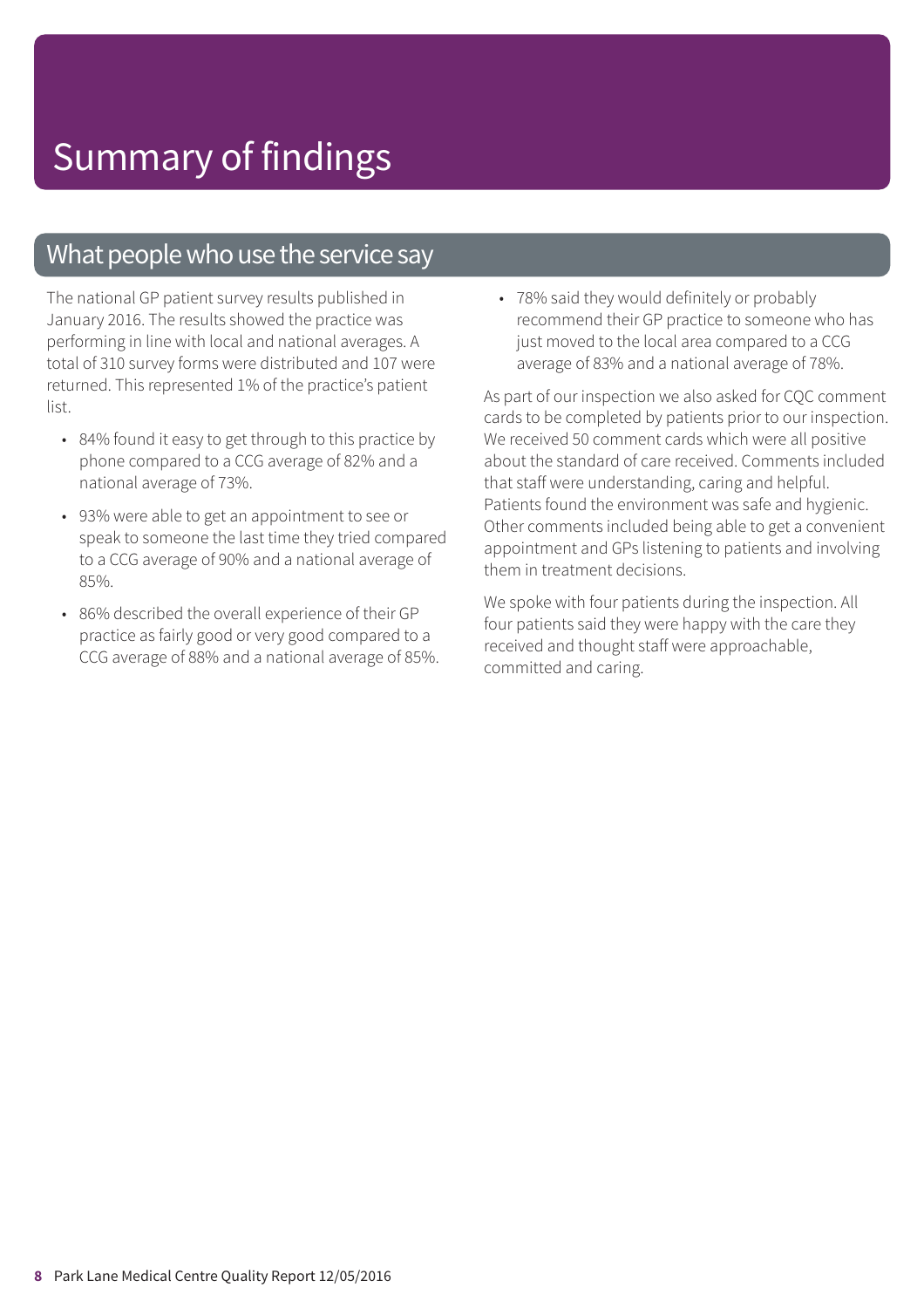

# Park Lane Medical Centre **Detailed findings**

### Our inspection team

#### **Our inspection team was led by:**

Our inspection team was led by a CQC Lead Inspector**.** The team included a GP specialist adviser and a practice manager specialist adviser.

### **Background to Park Lane** Medical Centre

Park Lane Medical Centre is situated in one of the most deprived areas of South Eastern Hampshire. The practice has approximately 5500 patients on its register. There are an equal number of male and female patients. The majority of patients are white British. There are higher numbers of children under ten years of age when compared with the national average.

The practice has two GP partners, both male, two salaried GP's, one male and one female and one regular female locum GP. There are two practice nurses, a practice manager and deputy practice manager and eight administrators/receptionists.

The practice was open between 8am and 6.30pm Monday to Friday. Appointments were from 9am until 12pm and 2pm until 5.30pm daily. Extended appointment hours were offered on the second and third Saturday of the month between 9am and 1pm, GP and practice nurse appointments were available during this time. The practice also offered telephone consultations and urgent on the day appointments for those that needed them. Out of hours patients were advised to contact NHS 111.

Havant

PO9 3HN

### Why we carried out this inspection

We inspected this service as part of our comprehensive inspection programme.

We carried out a comprehensive inspection of this service under Section 60 of the Health and Social Care Act 2008 as part of our regulatory functions. The inspection was planned to check whether the provider is meeting the legal requirements and regulations associated with the Health and Social Care Act 2008, to look at the overall quality of the service, and to provide a rating for the service under the Care Act 2014.

### How we carried out this inspection

Before visiting, we reviewed a range of information we hold about the practice and asked other organisations to share what they knew. We carried out an announced visit on 16 February 2016. During our visit we:

- Spoke with a range of staff, GPs, nurses, managers and administrators and spoke with patients who used the service.
- Observed how patients were being cared for and talked with carers and/or family members
- Reviewed an anonymised sample of the personal care or treatment records of patients.

We inspected the only location at:

82 Park Lane

**9** Park Lane Medical Centre Quality Report 12/05/2016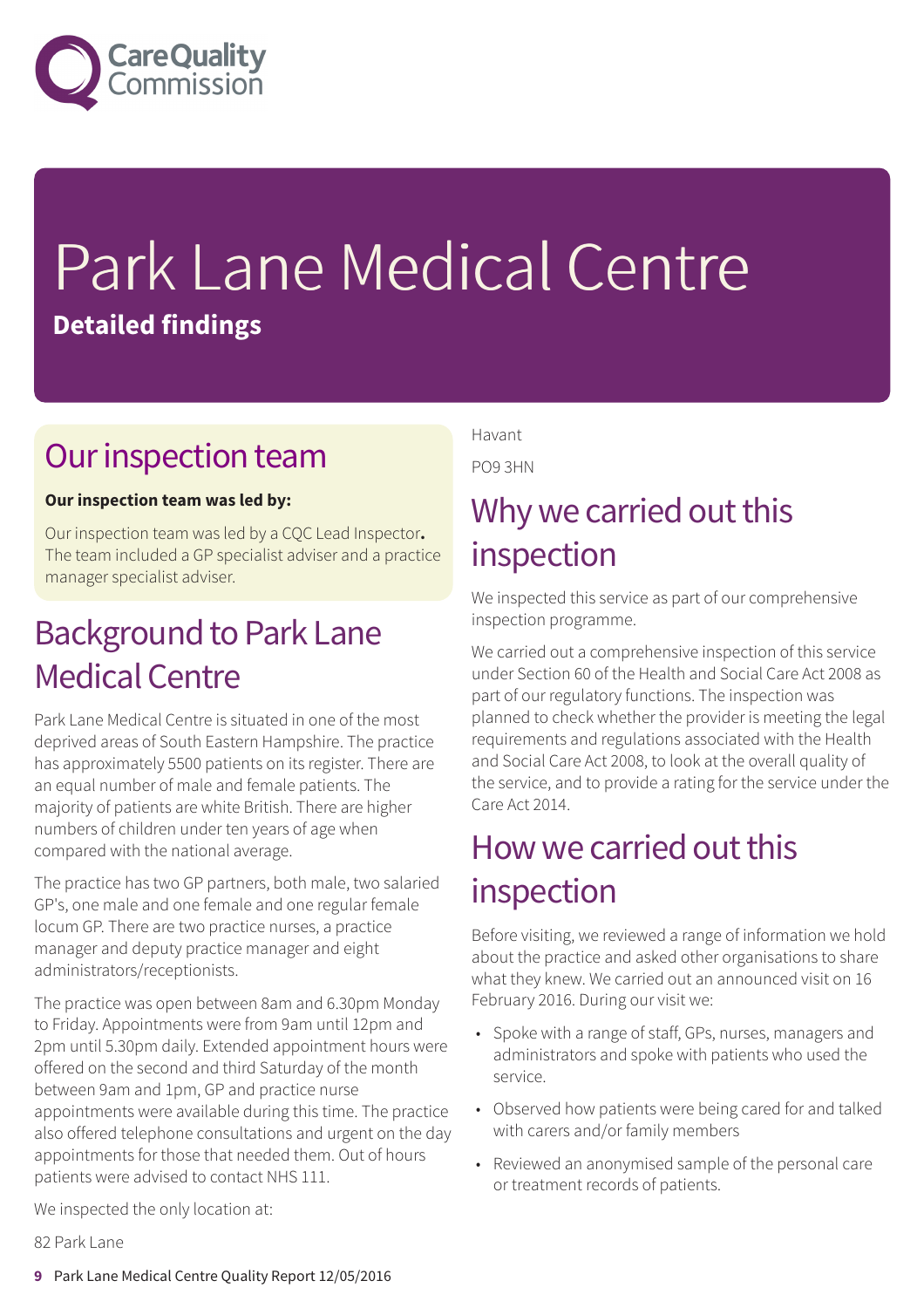# Detailed findings

• Reviewed comment cards where patients and members of the public shared their views and experiences of the service.

To get to the heart of patients' experiences of care and treatment, we always ask the following five questions:

- Is it safe?
- Is it effective?
- Is it caring?
- Is it responsive to people's needs?
- Is it well-led?

We also looked at how well services were provided for specific groups of people and what good care looked like for them. The population groups are:

- Older people
- People with long-term conditions
- Families, children and young people
- Working age people (including those recently retired and students)
- People whose circumstances may make them vulnerable
- People experiencing poor mental health (including people with dementia)

Please note that when referring to information throughout this report, for example any reference to the Quality and Outcomes Framework data, this relates to the most recent information available to the CQC at that time.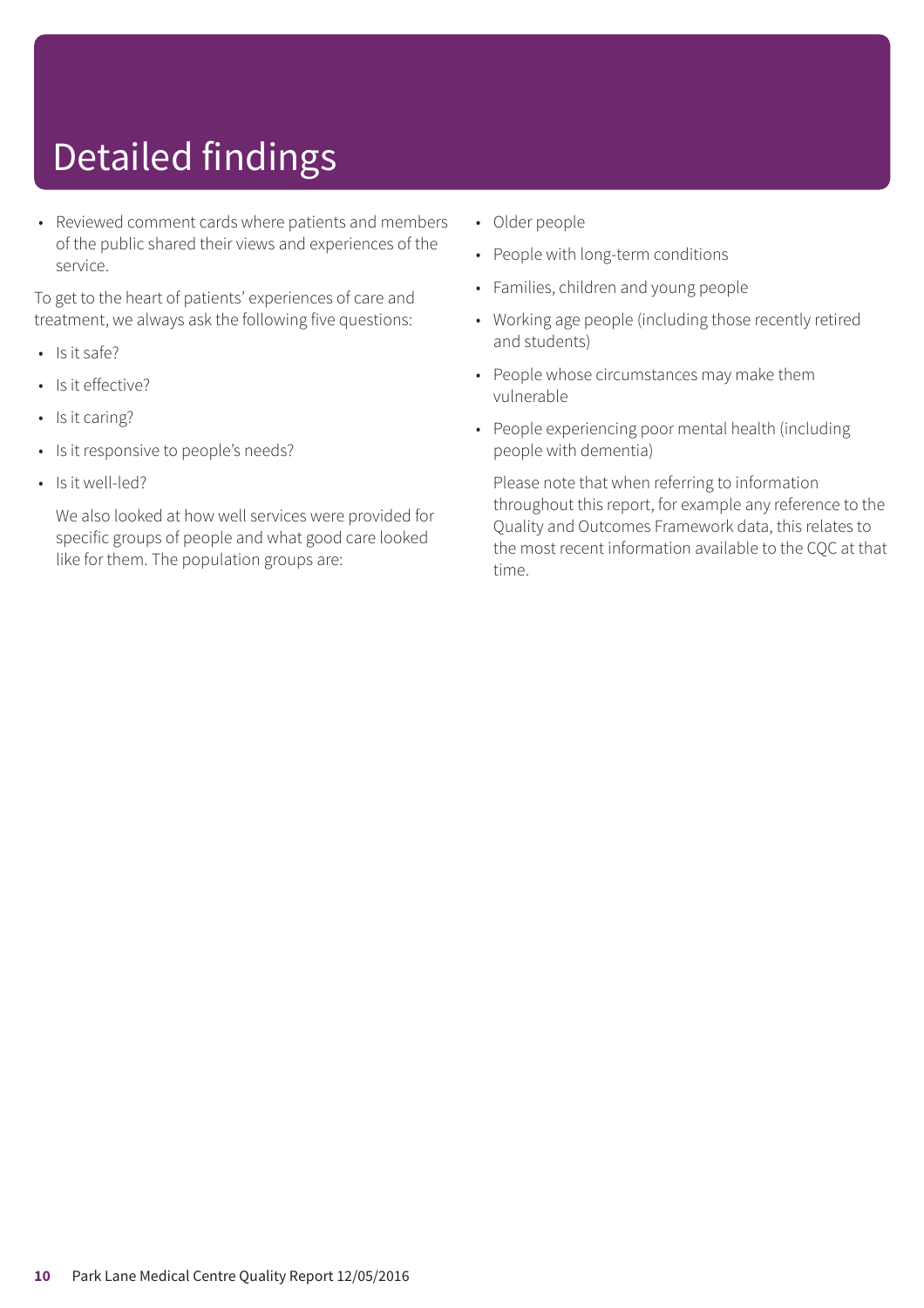## Are services safe?

### **Our findings**

#### **Safe track record and learning**

There was an effective system in place for reporting and recording significant events.

- Staff told us they would inform the practice manager of any incidents and there was a recording form available on the practice's computer system.
- The practice carried out a thorough analysis of the significant events.

We reviewed safety records, incident reports, national patient safety alerts and minutes of meetings where these were discussed. Lessons were shared to make sure action was taken to improve safety in the practice. For example, a previous locum GP prescribed too low a dose of oral steroids for a patient with asthma. This was reported as a significant event and discussed at the practice clinical meetings. Actions were taken to minimise the risk of this occurring again and staff were reminded to ensure they followed the appropriate clinical guidance when prescribing oral steroids for patients with asthma.

When there were unintended or unexpected safety incidents, patients received reasonable support, truthful information, a verbal and written apology and were told about any actions to improve processes to prevent the same thing happening again.

#### **Overview of safety systems and processes**

The practice had clearly defined and embedded systems, processes and practices in place to keep patients safe and safeguarded from abuse, which included:

- Arrangements were in place to safeguard children and vulnerable adults from abuse that reflected relevant legislation and local requirements and policies were accessible to all staff. The policies clearly outlined who to contact for further guidance if staff had concerns about a patient's welfare. There was a lead member of staff for safeguarding. The GPs attended safeguarding meetings when possible and always provided reports where necessary for other agencies. Staff demonstrated they understood their responsibilities and all had received training relevant to their role. GPs were trained to Safeguarding level 3.
- A notice in the waiting room advised patients that chaperones were available if required. All staff who

acted as chaperones were trained for the role and had received a Disclosure and Barring Service check (DBS check). DBS checks identify whether a person has a criminal record or is on an official list of people barred from working in roles where they may have contact with children or adults who may be vulnerable.

- The practice maintained appropriate standards of cleanliness and hygiene. We observed the premises to be clean and tidy. The practice nurse was the infection control clinical lead who liaised with the local infection prevention teams to keep up to date with best practice. There was an infection control protocol in place and staff had received up to date training. Annual infection control audits were undertaken and we saw evidence that action was taken to address any improvements identified as a result.
- The arrangements for managing medicines, including emergency drugs and vaccines, in the practice kept patients safe (including obtaining, prescribing, recording, handling, storing and security). The practice carried out regular medicines audits, with the support of the local CCG pharmacy teams, to ensure prescribing was in line with best practice guidelines for safe prescribing. Prescription pads were securely stored and there were systems in place to monitor their use. Patient Group Directions had been adopted by the practice to allow nurses to administer medicines in line with legislation. The practice had a system for production of Patient Specific Directions to enable Health Care Assistants to administer vaccines after specific training when a doctor or nurse was on the premises.
- We reviewed four personnel files and found appropriate recruitment checks had been undertaken prior to employment. For example, proof of identification, evidence of satisfactory conduct in previous employment in the form of references, qualifications, registration with the appropriate professional body and the appropriate checks through the Disclosure and Barring Service.
- There were failsafe systems in place to ensure results were received for all samples sent for the cervical screening programme and the practice followed up women who were referred as a result of abnormal results.

#### **Monitoring risks to patients**

Risks to patients were assessed and well managed.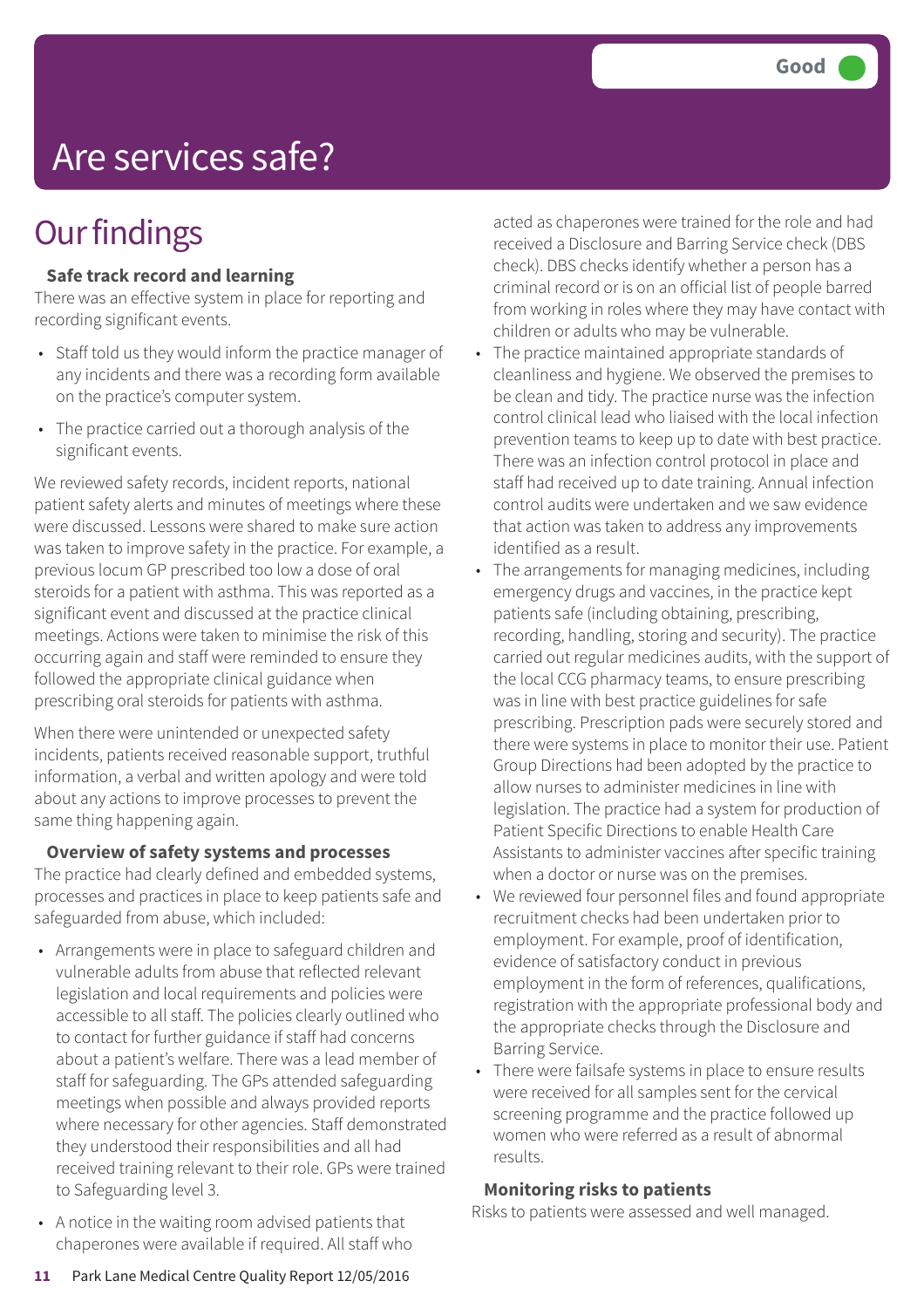### Are services safe?

- There were procedures in place for monitoring and managing risks to patient and staff safety. There was a health and safety policy available with a poster in the reception office which identified local health and safety representatives. The practice had up to date fire risk assessments and carried out regular fire drills, we noted that the most recent fire evacuation had not been timed. The practice said they would ensure this occurs.
- All electrical equipment was checked to ensure the equipment was safe to use and clinical equipment was checked to ensure it was working properly. The practice had a variety of other risk assessments in place to monitor safety of the premises such as control of substances hazardous to health and infection control and legionella (Legionella is a term for a particular bacterium which can contaminate water systems in buildings).
- Arrangements were in place for planning and monitoring the number of staff and mix of staff needed to meet patients' needs. There was a rota system in place for all the different staffing groups to ensure that enough staff were on duty.

#### **Arrangements to deal with emergencies and major incidents**

The practice had adequate arrangements in place to respond to emergencies and major incidents.

- There was an instant messaging system on the computers in all the consultation and treatment rooms which alerted staff to any emergency.
- All staff received annual basic life support training and there were emergency medicines available in the treatment room.
- The practice had a defibrillator available on the premises and oxygen with adult and children's masks. A first aid kit and accident book were available.
- Emergency medicines were easily accessible to staff in a secure area of the practice and all staff knew of their location. All the medicines we checked were in date and fit for use.

The practice had a comprehensive business continuity plan in place for major incidents such as power failure or building damage. The plan included emergency contact numbers for staff.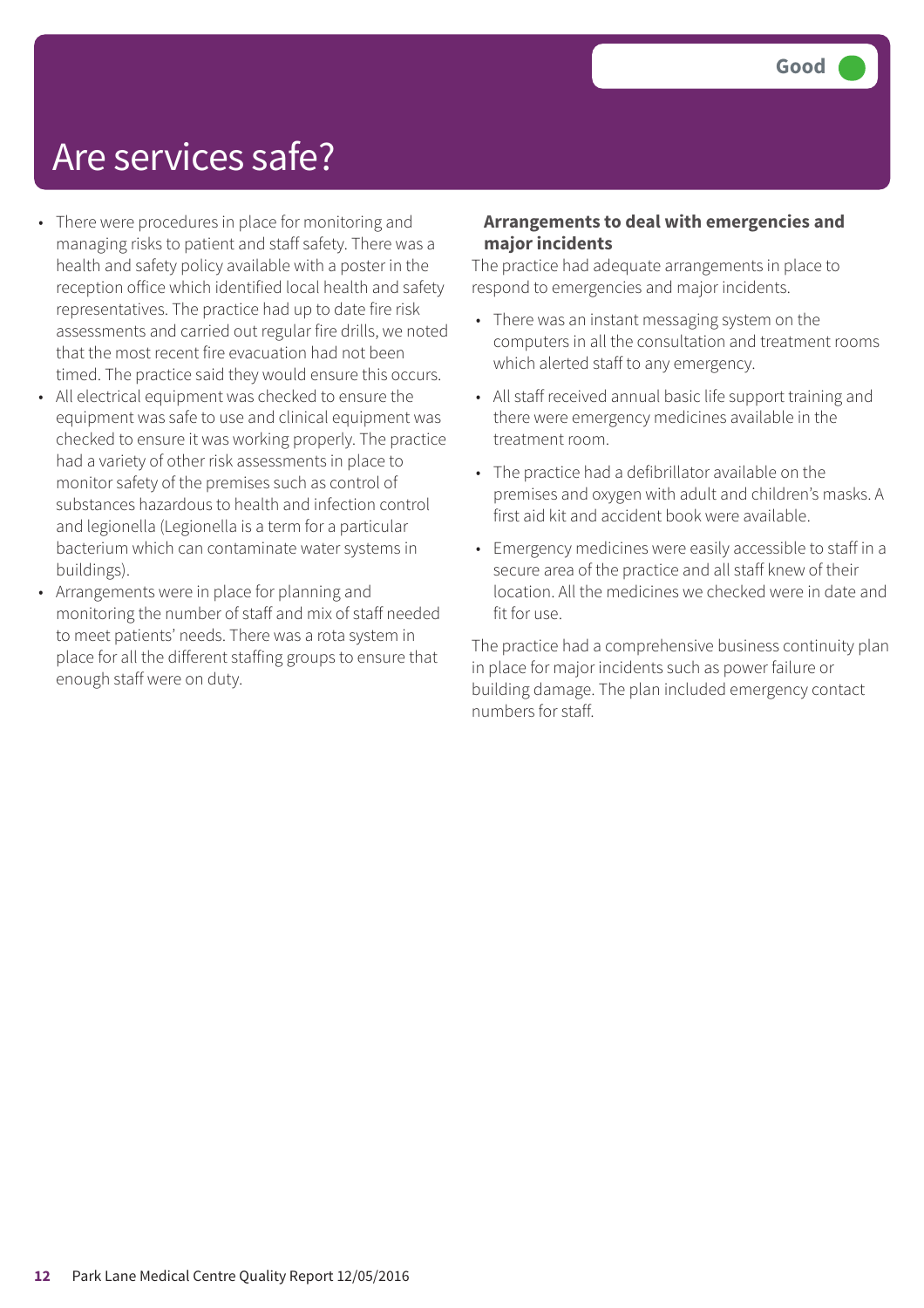## Are services effective?

(for example, treatment is effective)

## **Our findings**

#### **Effective needs assessment**

The practice assessed needs and delivered care in line with relevant and current evidence based guidance and standards, including National Institute for Health and Care Excellence (NICE) best practice guidelines.

- The practice had systems in place to keep all clinical staff up to date. Staff had access to guidelines from NICE and used this information to deliver care and treatment that met patients' needs.
- The practice monitored that these guidelines were followed through risk assessments, audits and random sample checks of patient records.

#### **Management, monitoring and improving outcomes for people**

The practice used the information collected for the Quality and Outcomes Framework (QOF) and performance against national screening programmes to monitor outcomes for patients. (QOF is a system intended to improve the quality of general practice and reward good practice). The most recent published results were 96% of the total number of points available. Data from 2014/15 showed;

- Performance for diabetes related indicators was better or comparable to the national average. For example, there was a total 83% of patients with diabetes on the practice register whose last blood pressure reading was within acceptable limits compared with the national average of 78%.A total of 78% patients on the practice register had a total cholesterol level within acceptable limits compared with the national average of 80%
- The percentage of patients with hypertension having regular blood pressure tests was better than the national average. There were a total of 90% of patients with hypertension on the practice register whose last blood pressure reading was within acceptable limits, compared with the national average of 84%.

Performance for mental health related indicators was similar the national average.

• We noted the practice had prescribed a higher number of hypnotic medicines that the national average. The practice explained that 20 patients who were registered with the practice were on drug withdrawal programmes which were being managed by the local drug misuse team, who had requested that hypnotics were prescribed as part of their treatment.

- Clinical audits demonstrated quality improvement.
- There had been seven clinical audits completed in the last two years, all of these were completed audits where the improvements made were implemented and monitored.
- The practice participated in local audits, national benchmarking, accreditation, peer review and research.
- Findings were used by the practice to improve services. For example, recent action taken as a result included an audit of use of human insulin for newly diagnosed Type 2 diabetics. Results from the completed audit cycles showed that only 4% of patients were not receiving human insulin as recommended by NICE guidelines. When this occurred there were clinical explanations of why analogue insulin was being used.
- We also found that some audits were practice nurse led, for example, an audit on chronic obstructive pulmonary disease (COPD) and one on diabetes management. Finding for the audit on COPD showed that three of the 13 patients reviewed were not on suitable medicines and these were changed to medicines recommended in COPD guidance for prescribing.

#### **Effective staffing**

Staff had the skills, knowledge and experience to deliver effective care and treatment.

- The practice had an induction programme for all newly appointed staff. It covered such topics as safeguarding, infection prevention and control, fire safety, health and safety and confidentiality.
- The practice could demonstrate how they ensured role-specific training and updating for relevant staff for example, for those reviewing patients with long-term conditions. Staff administering vaccines and taking samples for the cervical screening programme had received specific training which had included an assessment of competence.Staff who administered vaccines could demonstrate how they stayed up to date with changes to the immunisation programmes, for example by access to on line resources and discussion at practice meetings.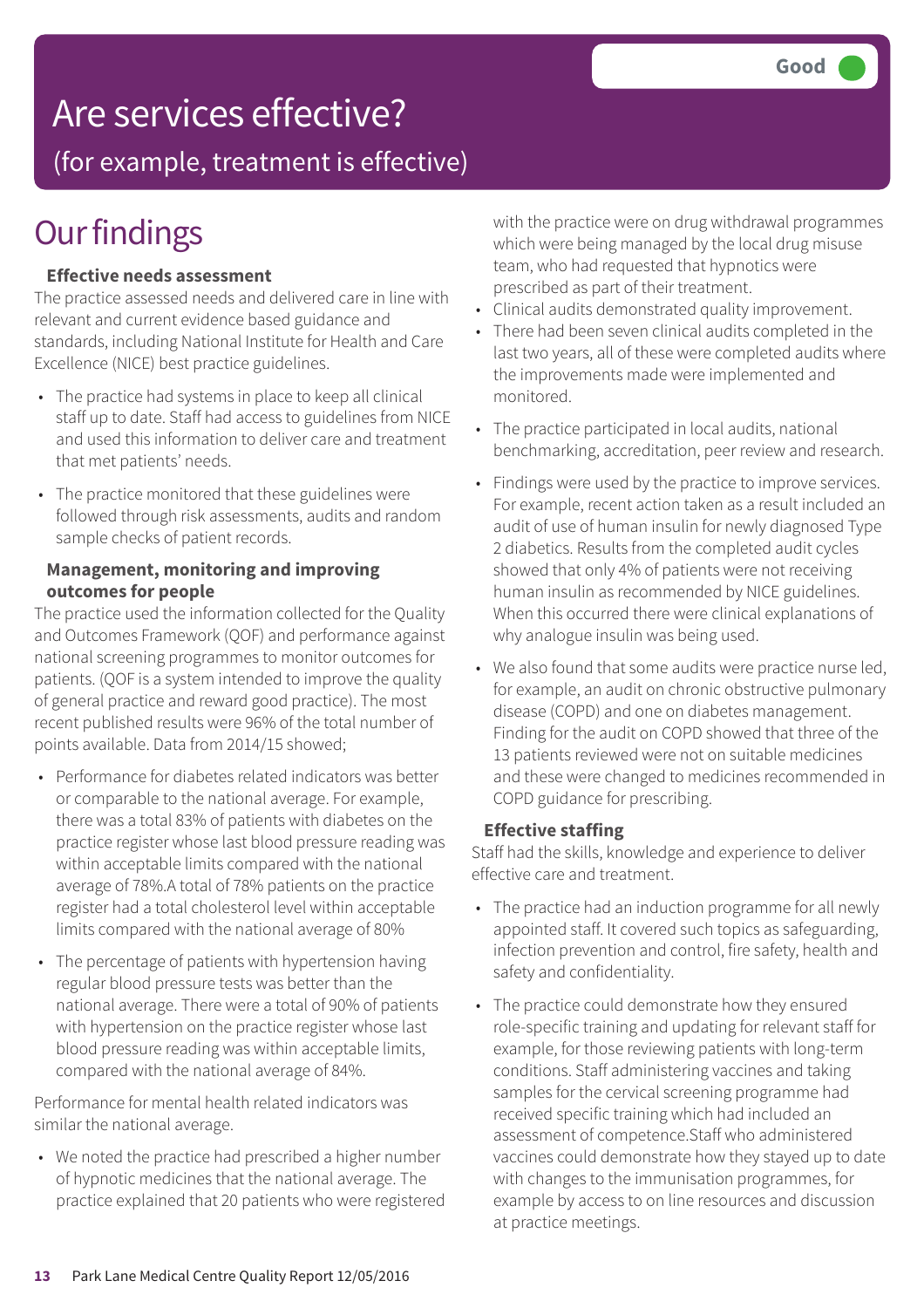## Are services effective?

### (for example, treatment is effective)

- The learning needs of staff were identified through a system of appraisals, meetings and reviews of practice development needs. Staff had access to appropriate training to meet their learning needs and to cover the scope of their work. This included ongoing support during sessions, one-to-one meetings, appraisals, coaching and mentoring, clinical supervision and facilitation and support for revalidating GPs. All staff had had an appraisal within the last 12 months.
- Staff received training that included: safeguarding, fire procedures, basic life support and information governance awareness. Staff had access to and made use of e-learning training modules and in-house training.

#### **Coordinating patient care and information sharing**

The information needed to plan and deliver care and treatment was available to relevant staff in a timely and accessible way through the practice's patient record system and their intranet system.

- This included care and risk assessments, care plans, medical records and investigation and test results. Information such as NHS patient information leaflets were also available.
- The practice shared relevant information with other services in a timely way, for example when referring patients to other services.
- We found examples of how staff at the practice had worked together to provide effective treatment for patients. For example, a patient attended for a routine blood test and mentioned to the phlebotomist concerns they had over their health. The phlebotomist organised an appointment with the practice nurse who saw the patient three days later and commenced the patient on insulin.

Staff worked together and with other health and social care services to understand and meet the range and complexity of patients' needs and to assess and plan ongoing care and treatment. This included when patients moved between services, including when they were referred, or after they were discharged from hospital. We saw evidence that multi-disciplinary team meetings took place on a monthly basis and that care plans were routinely reviewed and updated.

#### **Consent to care and treatment**

Staff sought patients' consent to care and treatment in line with legislation and guidance.

- Staff understood the relevant consent and decision-making requirements of legislation and guidance, including the Mental Capacity Act 2005. When providing care and treatment for children and young people, staff carried out assessments of capacity to consent in line with relevant guidance.
- Where a patient's mental capacity to consent to care or treatment was unclear the GP or practice nurse assessed the patient's capacity and, recorded the outcome of the assessment.
- The process for seeking consent was monitored through records audits.

#### **Supporting patients to live healthier lives**

The practice identified patients who may be in need of extra support.

• These included patients receiving end of life care, carers, those at risk of developing a long-term condition and those requiring advice on their diet, smoking and alcohol cessation. Patients were then signposted to the relevant service.

The practice's uptake for the cervical screening programme was 80%, which was comparable to the national average of 82%%. There was a policy to offer telephone reminders for patients who did not attend for their cervical screening test. The practice demonstrated how they encouraged uptake of the screening programme by using information in different languages and for those with a learning disability and they ensured a female sample taker was available. The practice also encouraged its patients to attend national screening programmes for bowel and breast cancer screening.

Childhood immunisation rates were comparable to CCG/ national averages. For example, childhood immunisation rates given to under two year olds ranged from 53% to 99% and five year olds from 86% to 100%.

Patients had access to appropriate health assessments and checks. These included health checks for new patients and NHS health checks for patients aged 40–74. Appropriate follow-ups for the outcomes of health assessments and checks were made, where abnormalities or risk factors were identified.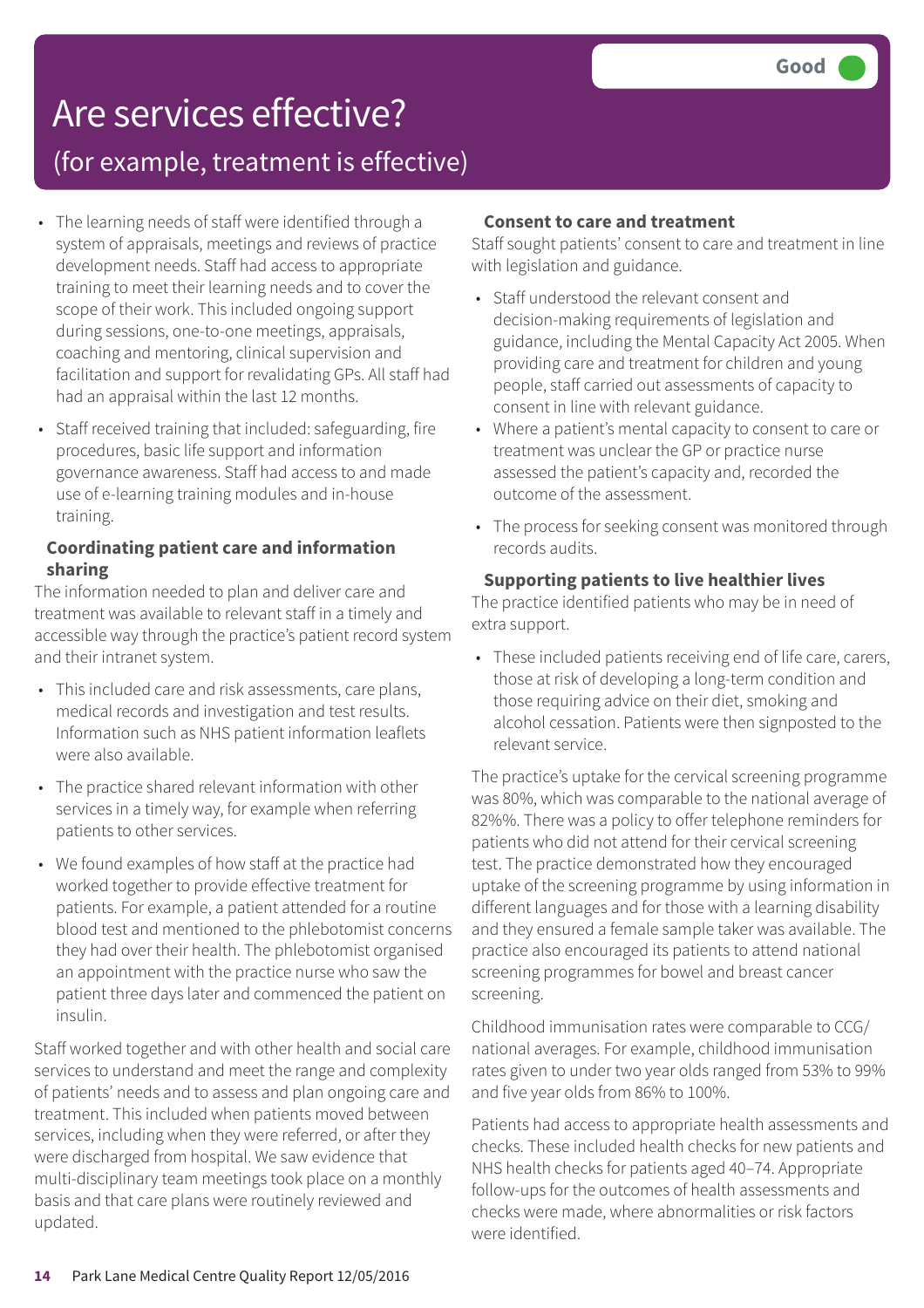# Are services caring?

### **Our findings**

#### **Kindness, dignity, respect and compassion**

We observed members of staff were courteous and very helpful to patients and treated them with dignity and respect.

- Curtains were provided in consulting rooms to maintain patients' privacy and dignity during examinations, investigations and treatments.
- We noted that consultation and treatment room doors were closed during consultations; conversations taking place in these rooms could not be overheard.
- Reception staff knew when patients wanted to discuss sensitive issues or appeared distressed they could offer them a private room to discuss their needs.

All of the 50 patient Care Quality Commission comment cards we received were positive about the service experienced. Patients said they felt the practice offered an excellent service and staff were helpful, caring and treated them with dignity and respect.

Comment cards highlighted that staff responded compassionately when they needed help and provided support when required.

Results from the national GP patient survey showed patients felt they were treated with compassion, dignity and respect. The practice was similar or below averages for its satisfaction scores on consultations with GPs and nurses. For example:

- 90% said the GP was good at listening to them compared to the CCG average of 90% and national average of 89%.
- 88% said the GP gave them enough time compared to the CCG average of 89% and national average of 87%.
- 90% said they had confidence and trust in the last GP they saw compared to the CCG average of 96% and national average of 95%.
- 84% said the last GP they spoke to was good at treating them with care and concern compared to the CCG average of 88% and national average of 85%.
- 85% said the last nurse they spoke to was good at treating them with care and concern compared to the CCG average of 91% and national average of 91%.

• 88% said they found the receptionists at the practice helpful compared to the CCG average of 89% and national average of 87%.

#### **Care planning and involvement in decisions about care and treatment**

Patients told us they felt involved in decision making about the care and treatment they received. They also told us they felt listened to and supported by staff and had sufficient time during consultations to make an informed decision about the choice of treatment available to them. Patient feedback on the comment cards we received was also positive and aligned with these views.

Results from the national GP patient survey showed patients responded positively to questions about their involvement in planning and making decisions about their care and treatment. Results were in line with local and national averages. For example:

- 91% said the last GP they saw was good at explaining tests and treatments compared to the CCG average of 90% and national average of 86%.
- 82% said the last GP they saw was good at involving them in decisions about their care compared to the CCG average of 85% and national average of 82%.

82% said the last nurse they saw was good at involving them in decisions about their care compared to the CCG average of 86% and national average of 85%.

Staff told us that translation services were available for patients who did not have English as a first language. We saw notices in the reception areas informing patients this service was available.

#### **Patient and carer support to cope emotionally with care and treatment**

Notices in the patient waiting room told patients how to access a number of support groups and organisations.

The practice's computer system alerted GPs if a patient was also a carer. The practice had identified 67 patients on the practice list who were carers. This represented approximately 1% of the practice population. Written information was available to direct carers to the various avenues of support available to them.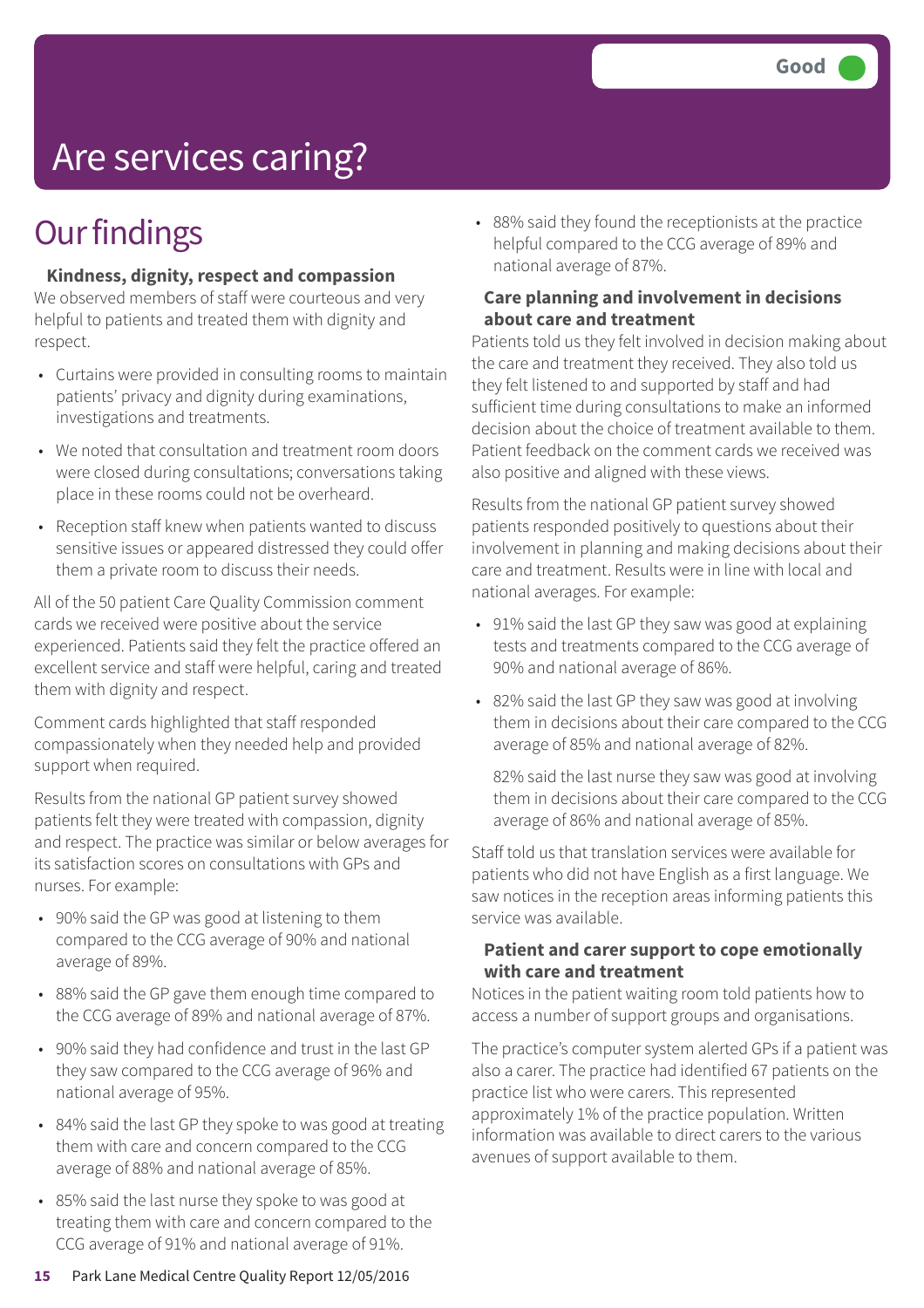## Are services caring?

Staff told us that if families had suffered bereavement, their usual GP contacted them or sent them a sympathy card. This call was either followed by a patient consultation at a flexible time and location to meet the family's needs and/or by giving them advice on how to find a support service.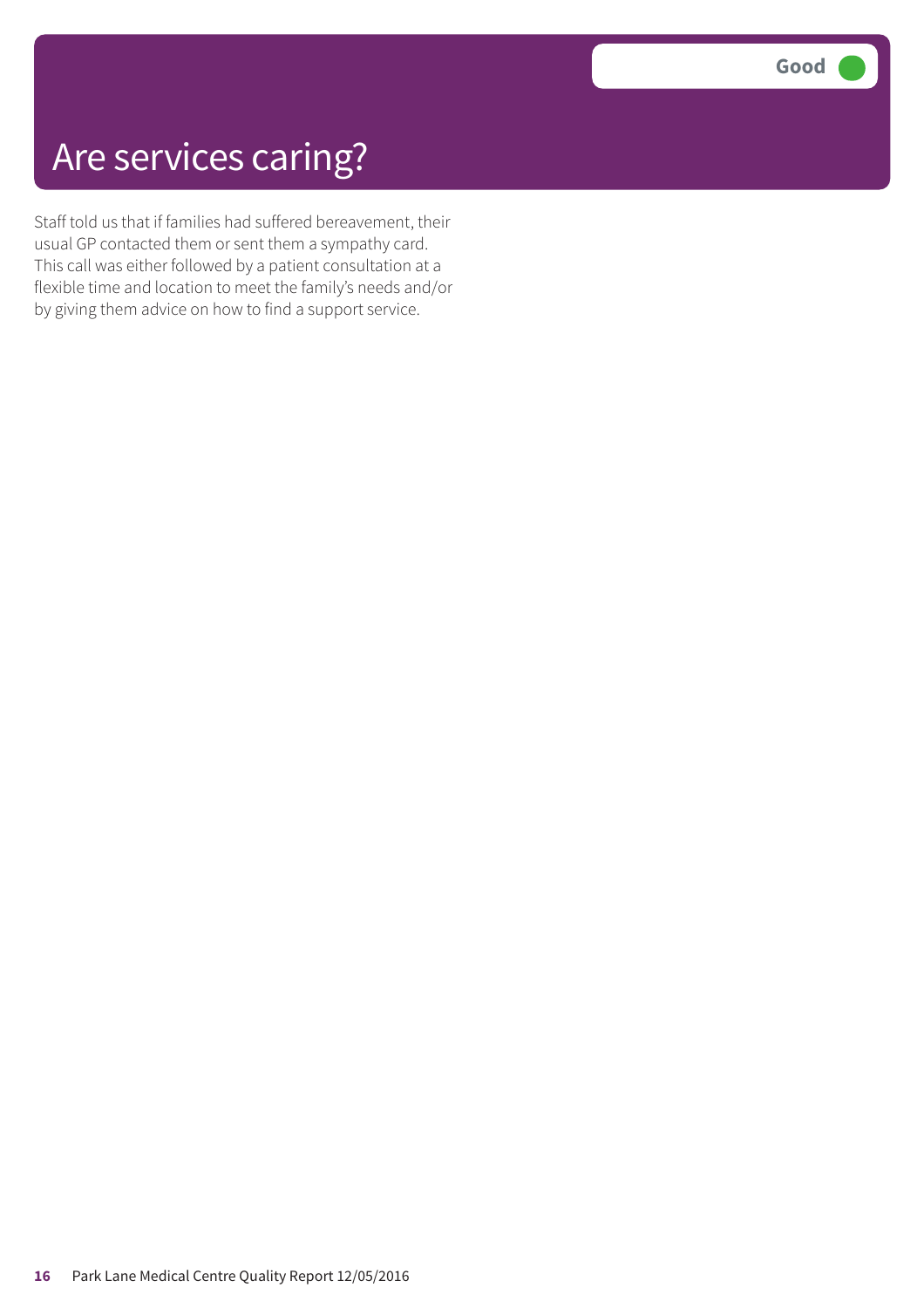# Are services responsive to people's needs?

(for example, to feedback?)

## **Our findings**

#### **Responding to and meeting people's needs**

The practice reviewed the needs of its local population and engaged with the NHS England Area Team and Clinical Commissioning Group (CCG) to secure improvements to services where these were identified.

- The practice offered Saturday morning appointments twice a month; these appointments were for 15 minutes, which is longer than the standard 10 minute appointment usually offered during routine appointments. The GPs said this allowed sufficient time to ensure patients received appropriate care and were able to discuss all concerns they may have.
- There were longer appointments available for patients with a learning disability.
- Home visits were available for older patients and patients who would benefit from these.
- Same day appointments were available for children and those with serious medical conditions.
- Patients were able to receive travel vaccines available on the NHS.
- There were disabled facilities and translation services available.
- The practice had open access and they informed us that at present there were no travellers or patients of no fixed abode on their list, but they would not turn a patient in need away.
- There was level access to the building and staff were seen to offer patients assistance when using the doors.
- We observed a receptionist assisting a patient to complete registration forms for the practice.
- Accessible toilet facilities were available.
- Due to a small numbers of patients with long term conditions, routine clinics were not held. These patients were seen during routine appointments with practice nurses and sufficient time was allocated carry out a review of their condition.

#### **Access to the service**

The practice was open between 8am and 6.30pm Monday to Friday. Appointments were from 9am until 12pm and 2pm until 5.30pm daily. Extended appointment hours were offered on the second and third Saturday of the month

between 9am and 1pm, GP and practice nurse appointments were available during this time. The practice also offered telephone consultations and urgent on the day appointments for those that needed them.

Results from the national GP patient survey showed that patient's satisfaction with how they could access care and treatment was higher local and national averages.

- 83% of patients were satisfied with the practice's opening hours compared to the CCG average of 77% and national average of 75%.
- 84% patients said they could get through easily to the practice by phone compared to the CCG average of 82% and national average of 73%.
- 84% patients said they always or almost always see or speak to the GP they prefer compared to the CCG average of 70% and national average of 59%.

Patients told us on the day of the inspection that they were able to get appointments when they needed them.

#### **Listening and learning from concerns and complaints**

The practice had an effective system in place for handling complaints and concerns.

- Its complaints policy and procedures were in line with recognised guidance and contractual obligations for GPs in England.
- There was a designated responsible person who handled all complaints in the practice.
- We saw that information was available to help patients understand the complaints system in the patient leaflet and from reception.

We looked at five complaints received in the last 12 months and that these were dealt with in a timely manner with openness and transparency and resolved as far as practically possible to the complainant's satisfaction. Lessons were learnt from concerns and complaints and action was taken to as a result to improve the quality of care. For example, one complaint related to miscommunication between a patient and GP. A meeting was held with the patient and the situation was discussed and a satisfactory outcome was achieved for all parties. Learning was shared with all staff to ensure patients understood information they were given.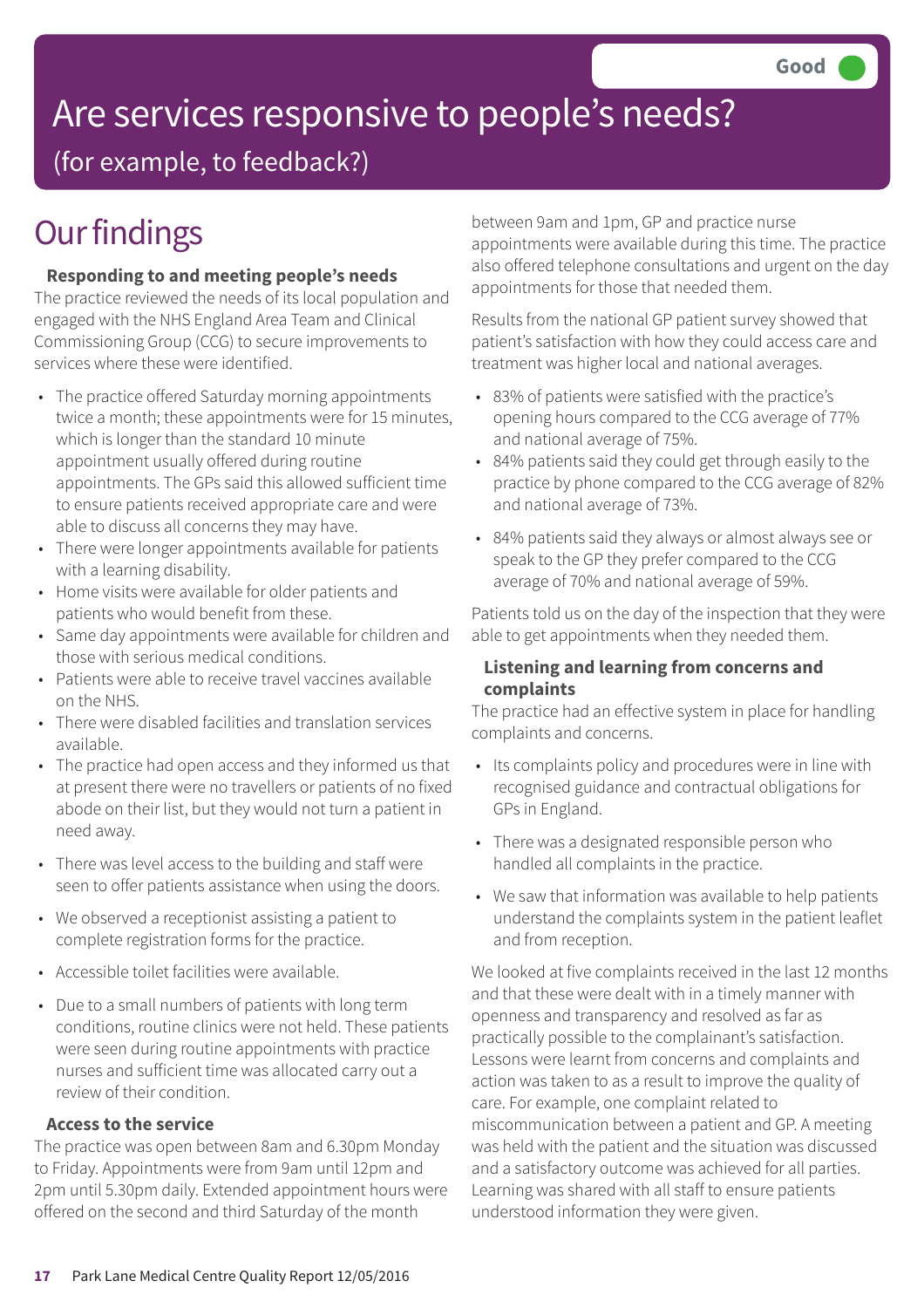## Are services well-led?

(for example, are they well-managed and do senior leaders listen, learn and take appropriate action)

## **Our findings**

#### **Vision and strategy**

The practice had a clear vision to deliver high quality care and promote good outcomes for patients.

- The practice had a mission statement which was displayed on their website and staff knew and understood the values. The aims of the practice include providing services that are equitable, accessible and of high quality and delivering innovative and flexible solutions that support and improve health and wellbeing.
- The practice had a robust strategy and supporting business plans which reflected the vision and values and were regularly monitored.

#### **Governance arrangements**

The practice had an overarching governance framework which supported the delivery of the strategy and good quality care. This outlined the structures and procedures in place and ensured that:

- There was a clear staffing structure and that staff were aware of their own roles and responsibilities. The GP partners who ran the practice were not based at this location, but were available daily via telephone or email. One of the partners usually visited the practice daily.
- Staff we spoke with considered that the partners were responsive to any issues they may have.
- We found that the overall organisation of the practice was supportive and gave staff clear lines of responsibility and they had autonomy to carry out their roles.
- Systems and processes in place for the organisation of the practice were embedded and the practice ran smoothly.
- Practice specific policies were implemented and were available to all staff
- A comprehensive understanding of the performance of the practice was maintained
- A programme of continuous clinical and internal audit which was used to monitor quality and to make improvements.

• There were robust arrangements for identifying, recording and managing risks, issues and implementing mitigating actions.

#### **Leadership and culture**

The partners in the practice had the experience, capacity and capability to run the practice and ensure high quality care. They prioritise safe, high quality and compassionate care. The partners were visible in the practice and staff told us they were approachable and always took the time to listen to all members of staff.

The provider was aware of and complied with the requirements of the Duty of Candour. The partners encouraged a culture of openness and honesty. The practice had systems in place for knowing about notifiable safety incidents.

When there were unexpected or unintended safety incidents:

- The practice gave affected patients reasonable support, truthful information and a verbal and written apology.
- They kept written records of verbal interactions as well as written correspondence.

There was a clear leadership structure in place and staff felt supported by management.

- Staff told us the practice held regular team meetings.
- Staff told us there was an open culture within the practice and they had the opportunity to raise any issues at team meetings and felt confident in doing so and felt supported if they did.
- Staff said they felt respected, valued and supported, particularly by the partners in the practice. All staff were involved in discussions about how to run and develop the practice, and the partners encouraged all members of staff to identify opportunities to improve the service delivered by the practice.

#### **Seeking and acting on feedback from patients, the public and staff**

The practice encouraged and valued feedback from patients, the public and staff. It proactively sought patients' feedback and engaged patients in the delivery of the service.

• The practice had gathered feedback from patients through the patient participation group (PPG) and